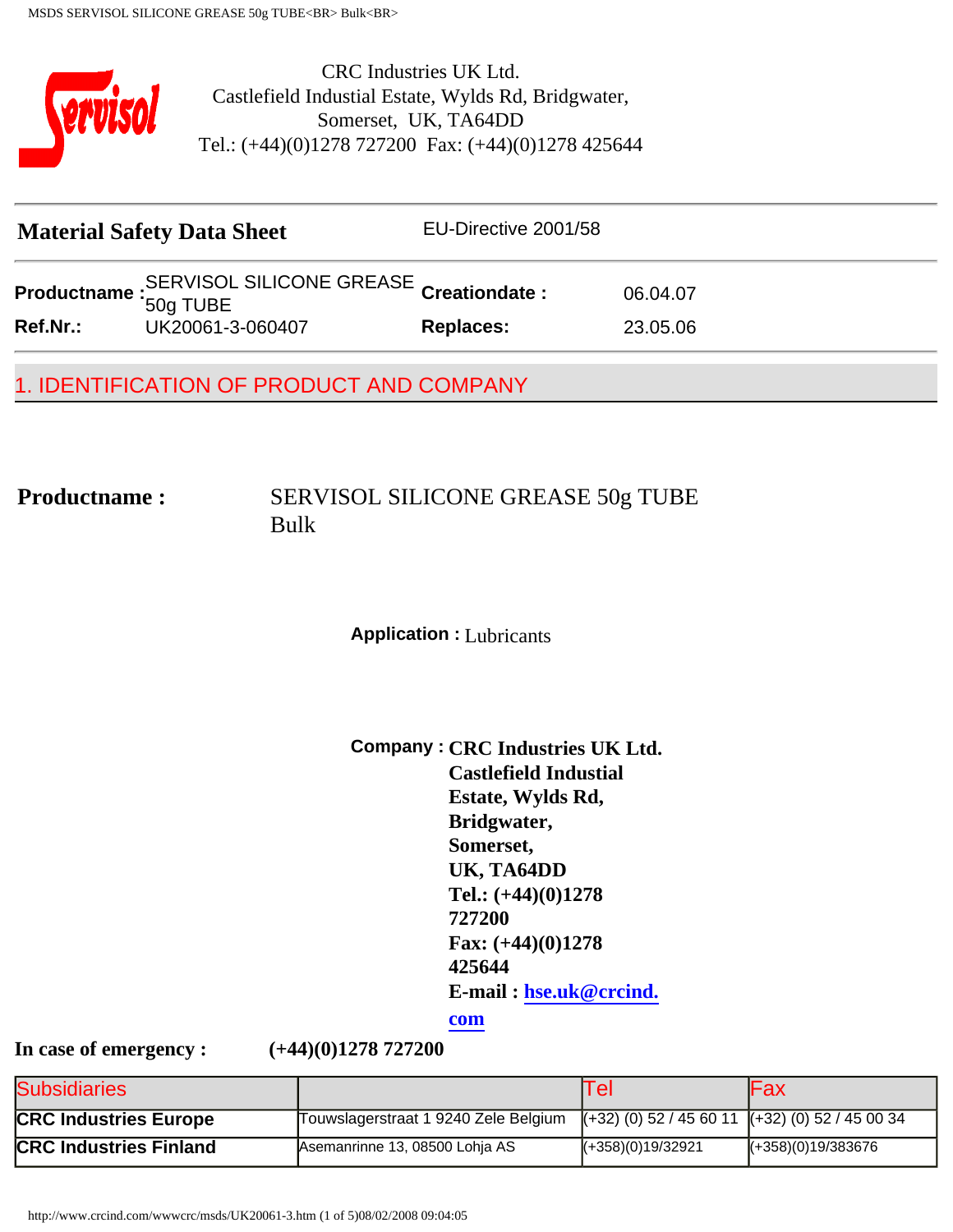MSDS SERVISOL SILICONE GREASE 50g TUBE<BR> Bulk<br/><BR>  $\,$ 

| <b>CRC Industries France</b>      | 12, Bld des Martyrs de Chateaubriant F-<br>95102 Argenteuil Cédex | $(+33)(0)1/34112000$ | $(+33)(0)1/34110996$  |
|-----------------------------------|-------------------------------------------------------------------|----------------------|-----------------------|
| <b>CRC Industries Deutschland</b> | Südring 9, 76473 Iffezheim                                        | $(+49)(0)7229/3030$  | $(+49)(0)7229/303266$ |
| <b>CRC Industries Iberia</b>      | Gremio del cuero S/N, 40195 Segovia                               | $( +34)921/427546$   | $(+34)921/436270$     |
| <b>CRC Industries Sweden</b>      | Kryptongatan 14, 43153 Mölndal                                    | $(+46)(0)31/7068480$ | $(+46)(0)31/273991$   |

# 2. COMPOSITION AND INFORMATION ON COMPONENTS

| <b>Hazardous ingredient</b>                 | <b>CAS-nr</b> | <b>EINECS</b>   | $\frac{1}{W}$ $\frac{6}{W}$ | <b>symbol</b> | <b>R-phrases*</b> |
|---------------------------------------------|---------------|-----------------|-----------------------------|---------------|-------------------|
| <b>Itetraethyl silicate; ethyl silicate</b> | $78 - 10 - 4$ | $201 - 083 - 8$ |                             | <b>Xn</b>     | $10-20-36/37$     |

(\* Explanation risk-phrases : see chapter 16)

# 3. HAZARD IDENTIFICATION

**Health and Safety :** Not Classified

4. FIRST AID MEASURES

|                                       | <b>General Advice :</b> In case of accident or if you feel<br>unwell, seek medical advice (show the<br>label where possible)                             |
|---------------------------------------|----------------------------------------------------------------------------------------------------------------------------------------------------------|
|                                       | <b>Contact with eyes :</b> In case of contact with eyes, rinse<br>immediately with plenty of water<br>and seek medical advice                            |
|                                       | <b>Contact with skin: Remove contaminated clothing</b><br>immediately and drench affected<br>skin with plenty of water. Then wash<br>with soap and water |
|                                       | <b>Ingestion</b> : Do not induce vomiting<br>Seek immediate medical attention                                                                            |
|                                       |                                                                                                                                                          |
| <b>5. FIRE-FIGHTING MEASURES</b>      |                                                                                                                                                          |
|                                       | Flash point (without propellant): $>150$ °C (Closed Cup)                                                                                                 |
|                                       | <b>Explosion limits : upper limit : not available</b>                                                                                                    |
|                                       | lower limit : not available                                                                                                                              |
|                                       | <b>Extinguishing media:</b> foam, carbon dioxide or dry agent                                                                                            |
| <b>6. ACCIDENTAL RELEASE MEASURES</b> |                                                                                                                                                          |
|                                       | Personal precautions : Wear suitable gloves and eye/<br>face protection.                                                                                 |
|                                       | <b>Environmental precautions :</b> Do not allow to enter<br>public sewers and                                                                            |

watercourses

**Cleaning methods :** Absorb spillage in suitable inert material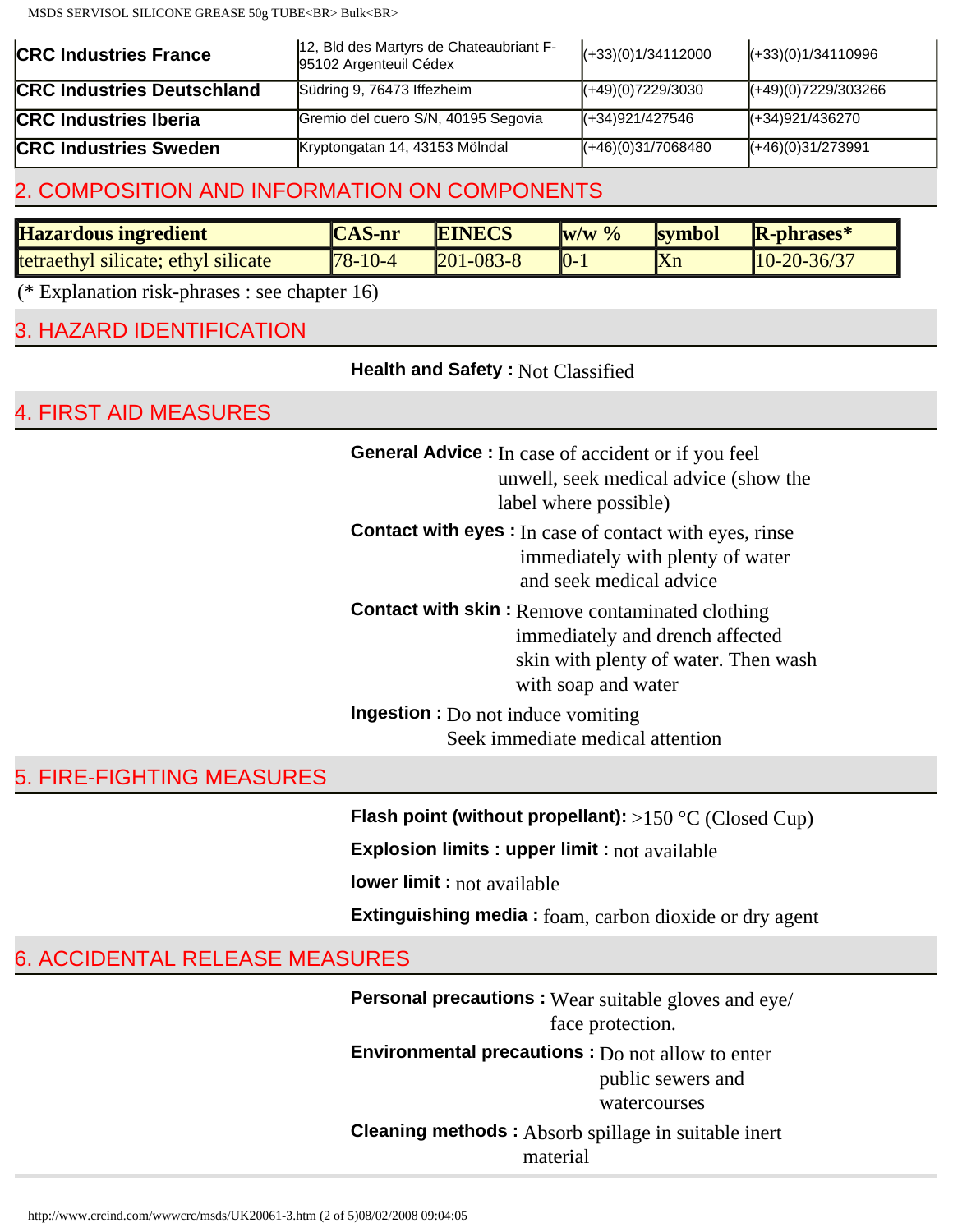### 7. HANDLING AND STORAGE

**Handling procedures :** When using do not eat, drink or smoke Wash thoroughly after use **Storage procedures :** Keep only in the original container. Store at ambient temperature Keep container tightly closed.

# 8. EXPOSURE CONTROL AND PERSONAL PROTECTION

**Personal protection :** Wear suitable gloves and eye/face protection. Ensure adequate ventilation When using do not eat, drink or smoke Wash thoroughly after use

### 9. PHYSICAL AND CHEMICAL PROPERTIES (for aerosols without propellant)

#### **Apperance : physical state :** grease

**colour :** off-white

**odour :** Odourless

**Boiling point/range :** not available

**Relative density :** not available

**pH :** not available

**Vapour pressure :** not available

**Relative vapour density :** not available

**Solubility in water :** Insoluble in water

**Flash point :** >150 °C (Closed Cup)

**Auto-ignition :** >400 °C

**Viscosity :** not available

**Evaporation rate :** not available

#### 10. STABILITY AND REACTIVITY

**Conditions to be avoided :** No hazardous reactions known if used for its intended purpose

**Materials to be avoided :** Strong oxidising agent

**Hazardous decomposition compounds :** carbon oxides

# 11. TOXICOLOGICAL INFORMATION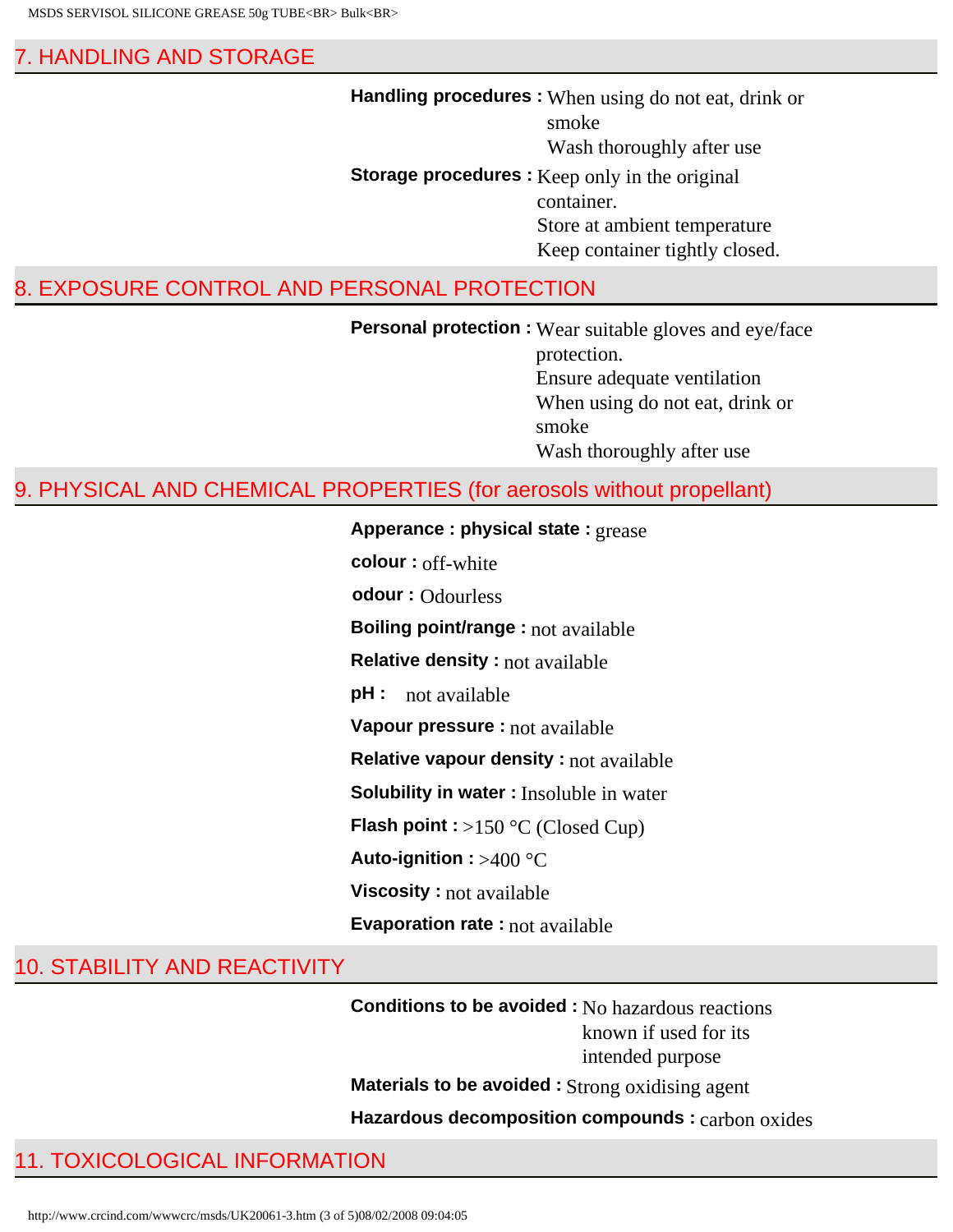**Inhalation :** Low toxicity expected under normal conditions of use **Ingestion :** Low toxicity expected under normal conditions of use **Skin contact :** Low toxicity expected under normal conditions of use **Eye contact :** Low toxicity expected under normal conditions of use

# 12. ECOLOGICAL INFORMATION

No experimental data available

### 13. WASTE DISPOSAL

**National regulations :** Disposal should be in accordance with local, state or national legislation

14. TRANSPORT

**Road/Rail - ADR/RID :** ---- Not classified

**Sea - IMDG :** ---- Not classified

**Air - IATA/ICAO :** ---- Not classified

# 15. REGULATORY INFORMATION

**Safety-phrase(s) :** S2: Keep out of the reach of children.

# 16. OTHER INFORMATION

This product should be stored, handled and used in accordance with good industrial hygiene practices and in conformity with any legal regulation.

The information contained herewith is based on the present state of our knowledge and is intended to describe our products from the point of view of safety requirements. It does not guarantee any specific properties.

Apart from any fair dealing for purposes of study, research and review of health, safety and environmental risks, no part of these documents may be reproduced by any process without written permission from CRC.

**\*Explanation risk-phrases:** R10: Flammable.

R20: Harmful by inhalation. R36/37: Irritating to eyes and respiratory system.